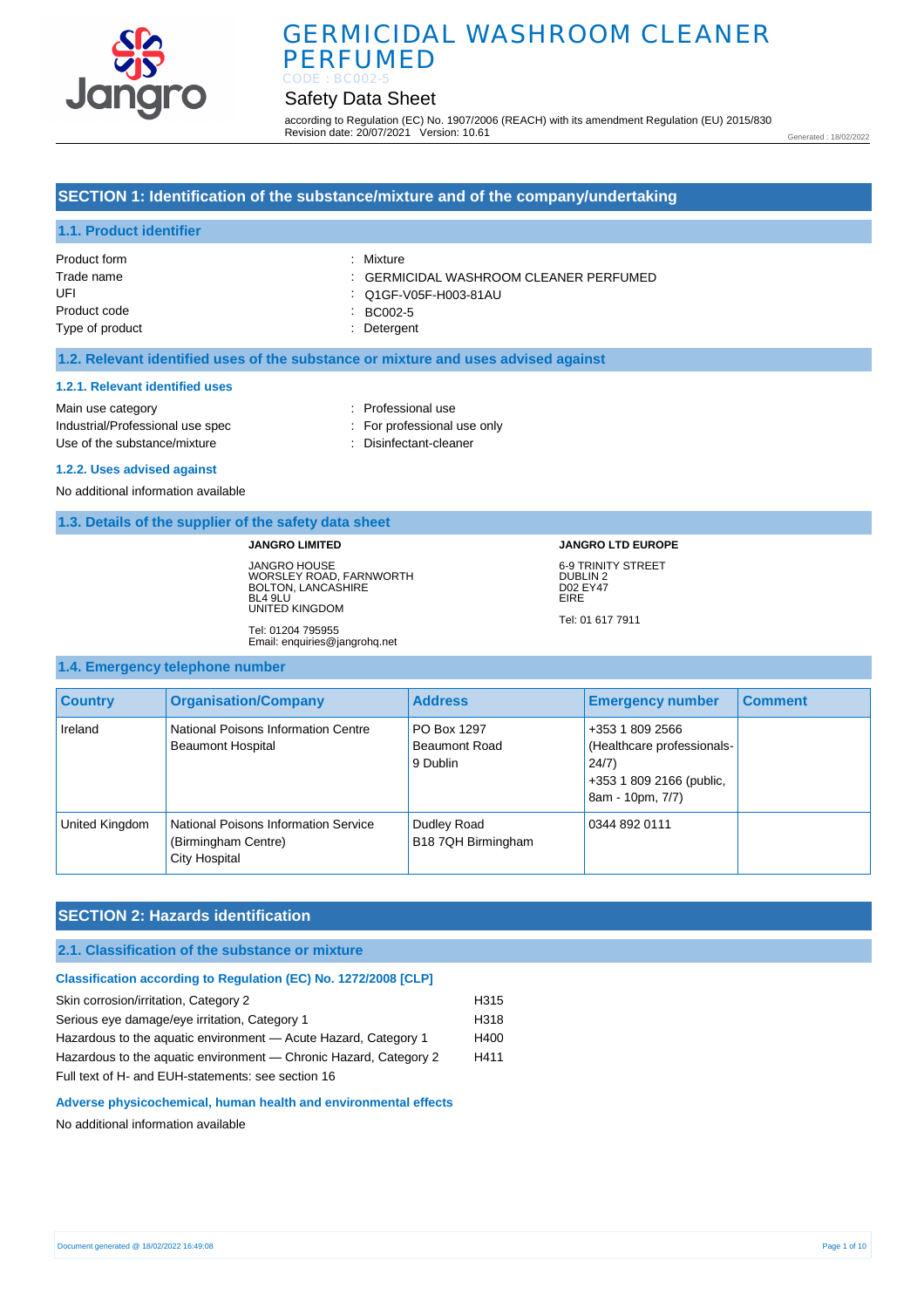# Safety Data Sheet

according to Regulation (EC) No. 1907/2006 (REACH) with its amendment Regulation (EU) 2015/830

| 2.2. Label elements                                        |                                                                                                                                                                                                                                                                                                                                                                                                                                                                                                                           |
|------------------------------------------------------------|---------------------------------------------------------------------------------------------------------------------------------------------------------------------------------------------------------------------------------------------------------------------------------------------------------------------------------------------------------------------------------------------------------------------------------------------------------------------------------------------------------------------------|
| Labelling according to Regulation (EC) No. 1272/2008 [CLP] |                                                                                                                                                                                                                                                                                                                                                                                                                                                                                                                           |
| Hazard pictograms (CLP)                                    |                                                                                                                                                                                                                                                                                                                                                                                                                                                                                                                           |
|                                                            | GHS <sub>05</sub><br>GHS09                                                                                                                                                                                                                                                                                                                                                                                                                                                                                                |
| Signal word (CLP)                                          | Danger                                                                                                                                                                                                                                                                                                                                                                                                                                                                                                                    |
| Contains                                                   | Quaternary ammonium compounds, benzyl-C12-16-alkyldimethyl, chlorides                                                                                                                                                                                                                                                                                                                                                                                                                                                     |
| Hazard statements (CLP)                                    | : H315 - Causes skin irritation.<br>H318 - Causes serious eye damage.<br>H410 - Very toxic to aquatic life with long lasting effects.                                                                                                                                                                                                                                                                                                                                                                                     |
| Precautionary statements (CLP)                             | : P264 - Wash hands thoroughly after handling.<br>P273 - Avoid release to the environment.<br>P280 - Wear eye protection, protective gloves.<br>P302+P352 - IF ON SKIN: Wash with plenty of soap and water.<br>P305+P351+P338 - IF IN EYES: Rinse cautiously with water for several minutes. Remove<br>contact lenses, if present and easy to do. Continue rinsing.<br>P315 - Get immediate medical advice/attention.<br>P362+P364 - Take off contaminated clothing and wash it before reuse.<br>P391 - Collect spillage. |

## **2.3. Other hazards**

## No additional information available

# **SECTION 3: Composition/information on ingredients**

## **3.1. Substances**

#### Not applicable

# **3.2. Mixtures**

| <b>Name</b>                                                               | <b>Product identifier</b>                                                  | $\frac{9}{6}$ | <b>Classification according to</b><br>Regulation (EC) No. 1272/2008<br><b>ICLP1</b>                                                   |
|---------------------------------------------------------------------------|----------------------------------------------------------------------------|---------------|---------------------------------------------------------------------------------------------------------------------------------------|
| Quaternary ammonium compounds, benzyl-C12-16-<br>alkyldimethyl, chlorides | CAS-No.: 68424-85-1<br>EC-No.: 270-325-2<br>REACH-no: 01-2119965180-<br>41 | $1 - 5$       | Acute Tox. 4 (Oral), H302<br>Skin Corr. 1B, H314<br>Eye Dam. 1, H318<br>Aquatic Acute 1, H400 (M=10)<br>Aquatic Chronic 1, H410 (M=1) |
| Alcohol Alkoxylate                                                        | CAS-No.: 166736-08-9<br>REACH-no: Exempt/Polymer                           | $1 - 5$       | Acute Tox. 4 (Oral), H302<br>Eye Dam. 1, H318                                                                                         |

| <b>Specific concentration limits:</b> |                           |                                                                                                   |
|---------------------------------------|---------------------------|---------------------------------------------------------------------------------------------------|
| <b>Name</b>                           | <b>Product identifier</b> | Specific concentration limits                                                                     |
| Alcohol Alkoxylate                    | CAS-No.: 166736-08-9      | $(1 < C \le 10)$ Eye Irrit. 2, H319<br>REACH-no: Exempt/Polymer $(10 < C < 100)$ Eye Dam. 1, H318 |

Full text of H- and EUH-statements: see section 16

| <b>SECTION 4: First aid measures</b>                              |                                                                                                                        |              |
|-------------------------------------------------------------------|------------------------------------------------------------------------------------------------------------------------|--------------|
| 4.1. Description of first aid measures                            |                                                                                                                        |              |
| First-aid measures general<br>First-aid measures after inhalation | : Get medical advice/attention if you feel unwell.<br>: Remove person to fresh air and keep comfortable for breathing. |              |
| Document generated @ 18/02/2022 16:49:08                          |                                                                                                                        | Page 2 of 10 |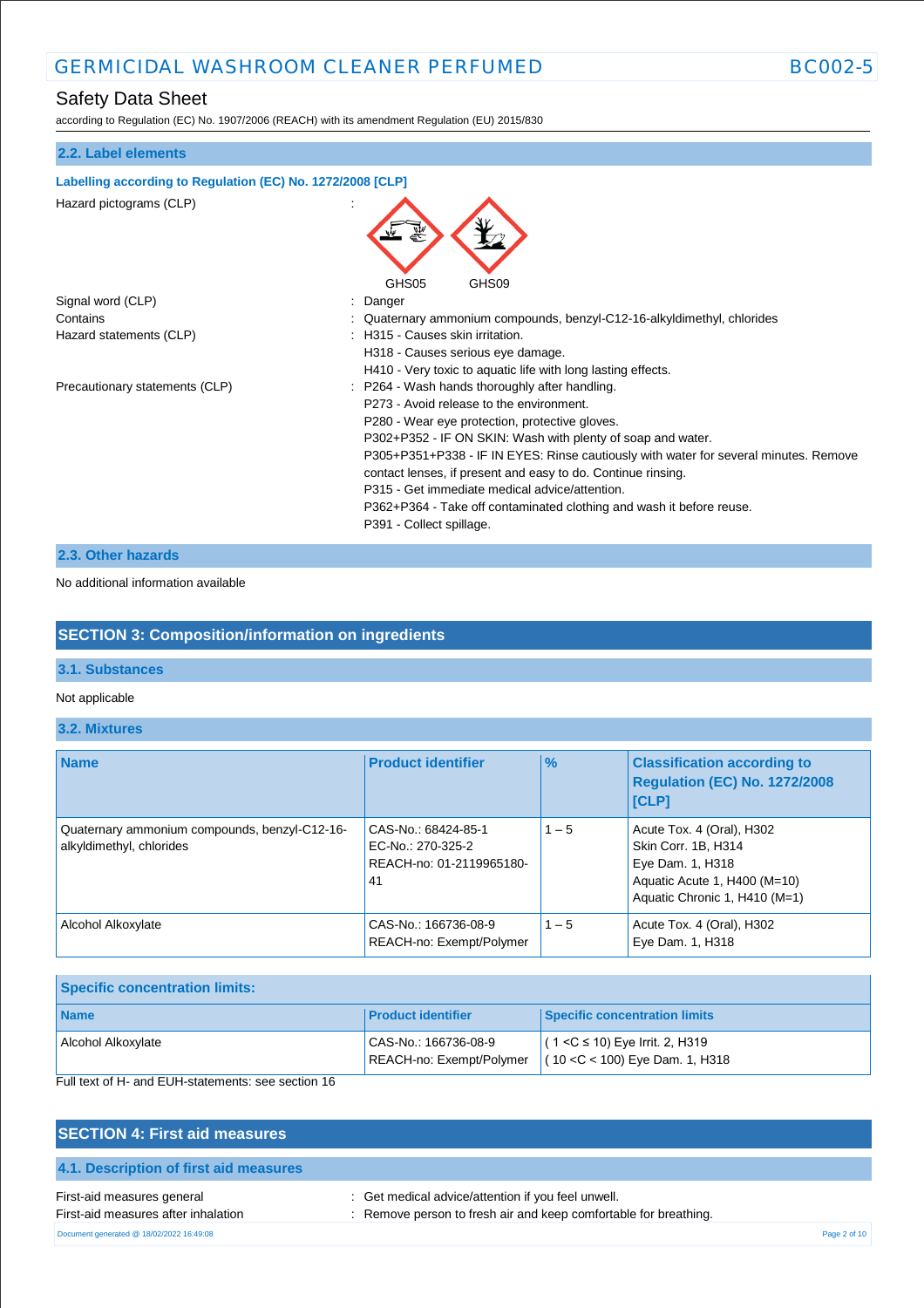## Safety Data Sheet

according to Regulation (EC) No. 1907/2006 (REACH) with its amendment Regulation (EU) 2015/830

| First-aid measures after skin contact<br>First-aid measures after eye contact<br>First-aid measures after ingestion | : Wash skin with plenty of water.<br>: IF IN EYES: Rinse cautiously with water for several minutes. Remove contact lenses, if<br>present and easy to do. Continue rinsing. If eye irritation persists: Get medical<br>advice/attention.<br>: Do NOT induce vomiting. Rinse mouth. Drink plenty of water. Get medical advice/attention. |
|---------------------------------------------------------------------------------------------------------------------|----------------------------------------------------------------------------------------------------------------------------------------------------------------------------------------------------------------------------------------------------------------------------------------------------------------------------------------|
| 4.2. Most important symptoms and effects, both acute and delayed                                                    |                                                                                                                                                                                                                                                                                                                                        |
| Symptoms/effects after inhalation<br>Symptoms/effects after skin contact                                            | : May cause respiratory irritation.<br>: Causes skin irritation.                                                                                                                                                                                                                                                                       |

- Symptoms/effects after eye contact : Causes serious eye damage.
- Symptoms/effects after ingestion : May cause gastrointestinal irritation, nausea, vomiting and diarrhoea.

**4.3. Indication of any immediate medical attention and special treatment needed**

Treat symptomatically.

| <b>SECTION 5: Firefighting measures</b>                                  |                                                |
|--------------------------------------------------------------------------|------------------------------------------------|
| 5.1. Extinguishing media                                                 |                                                |
| Suitable extinguishing media                                             | Carbon dioxide. Dry powder. Foam.              |
| 5.2. Special hazards arising from the substance or mixture               |                                                |
| No additional information available                                      |                                                |
| 5.3. Advice for firefighters                                             |                                                |
| No additional information available                                      |                                                |
|                                                                          |                                                |
| <b>SECTION 6: Accidental release measures</b>                            |                                                |
| 6.1. Personal precautions, protective equipment and emergency procedures |                                                |
| 6.1.1. For non-emergency personnel                                       |                                                |
| Emergency procedures                                                     | : Evacuate unnecessary personnel.              |
| 6.1.2. For emergency responders                                          |                                                |
| Protective equipment                                                     | Use personal protective equipment as required. |
| <b>6.2. Environmental precautions</b>                                    |                                                |
| Avoid release to the environment.                                        |                                                |
| 6.3. Methods and material for containment and cleaning up                |                                                |

| For containment                  | : Collect spillage.                                                                         |
|----------------------------------|---------------------------------------------------------------------------------------------|
| Methods for cleaning up          | : Soak up spills with inert solids, such as clay or diatomaceous earth as soon as possible. |
| 6.4. Reference to other sections |                                                                                             |

For further information refer to section 8: "Exposure controls/personal protection". For further information refer to section 13.

| <b>SECTION 7: Handling and storage</b>                            |                                                                                                             |              |
|-------------------------------------------------------------------|-------------------------------------------------------------------------------------------------------------|--------------|
| 7.1. Precautions for safe handling                                |                                                                                                             |              |
| Precautions for safe handling<br>Hygiene measures                 | : Avoid contact with skin and eyes.<br>: Do not eat, drink or smoke when using this product.                |              |
| 7.2. Conditions for safe storage, including any incompatibilities |                                                                                                             |              |
| <b>Technical measures</b><br>Storage conditions                   | Does not require any specific or particular technical measures.<br>: Keep container closed when not in use. |              |
| Document generated @ 18/02/2022 16:49:08                          |                                                                                                             | Page 3 of 10 |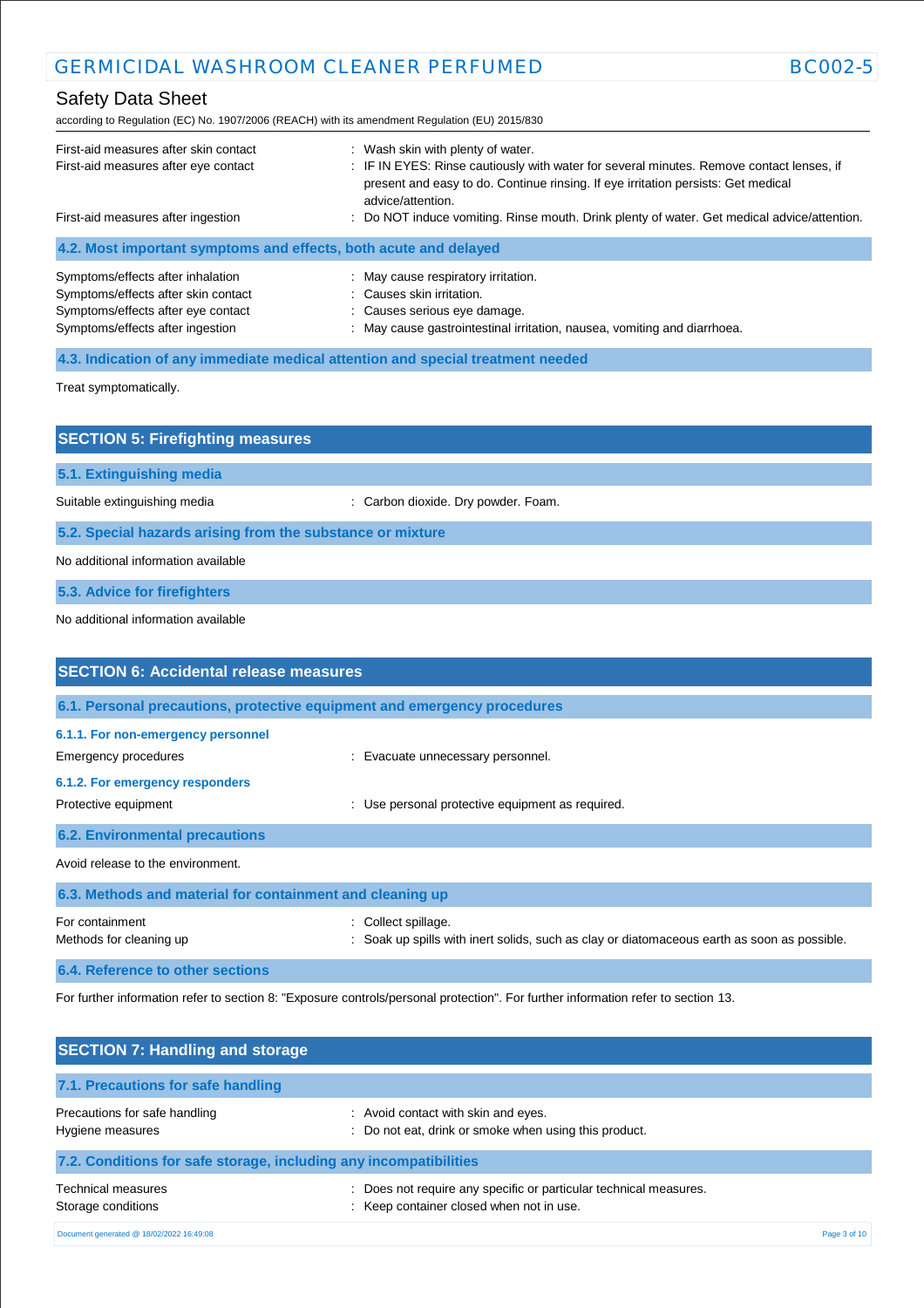# GERMICIDAL WASHROOM CLEANER PERFUMED **STATES AND SECULAR BCOO2-**

# Safety Data Sheet

according to Regulation (EC) No. 1907/2006 (REACH) with its amendment Regulation (EU) 2015/830

Special rules on packaging **interpretate and the Container** : Keep only in original container.

Incompatible products and the compatible products of the compatible products of the compatible products of the company of the compatible products of the company of the company of the company of the company of the company o

**7.3. Specific end use(s)**

No additional information available

## **SECTION 8: Exposure controls/personal protection**

#### **8.1. Control parameters**

#### **8.1.1 National occupational exposure and biological limit values**

No additional information available

#### **8.1.2. Recommended monitoring procedures**

No additional information available

#### **8.1.3. Air contaminants formed**

No additional information available

#### **8.1.4. DNEL and PNEC**

No additional information available

#### **8.1.5. Control banding**

No additional information available

**8.2. Exposure controls**

#### **8.2.1. Appropriate engineering controls**

No additional information available

#### **8.2.2. Personal protection equipment**

**Personal protective equipment symbol(s):**



#### **8.2.2.1. Eye and face protection**

**Eye protection:** Safety glasses. EN 166

#### **8.2.2.2. Skin protection**

**Skin and body protection:** Not required for normal conditions of use

**Hand protection:** Chemical resistant gloves (according to European standard EN 374 or equivalent). Nitrile rubber gloves

## **Other skin protection**

**Materials for protective clothing:** Not required for normal conditions of use

#### **8.2.2.3. Respiratory protection**

No additional information available

#### **8.2.2.4. Thermal hazards**

No additional information available

#### **8.2.3. Environmental exposure controls**

No additional information available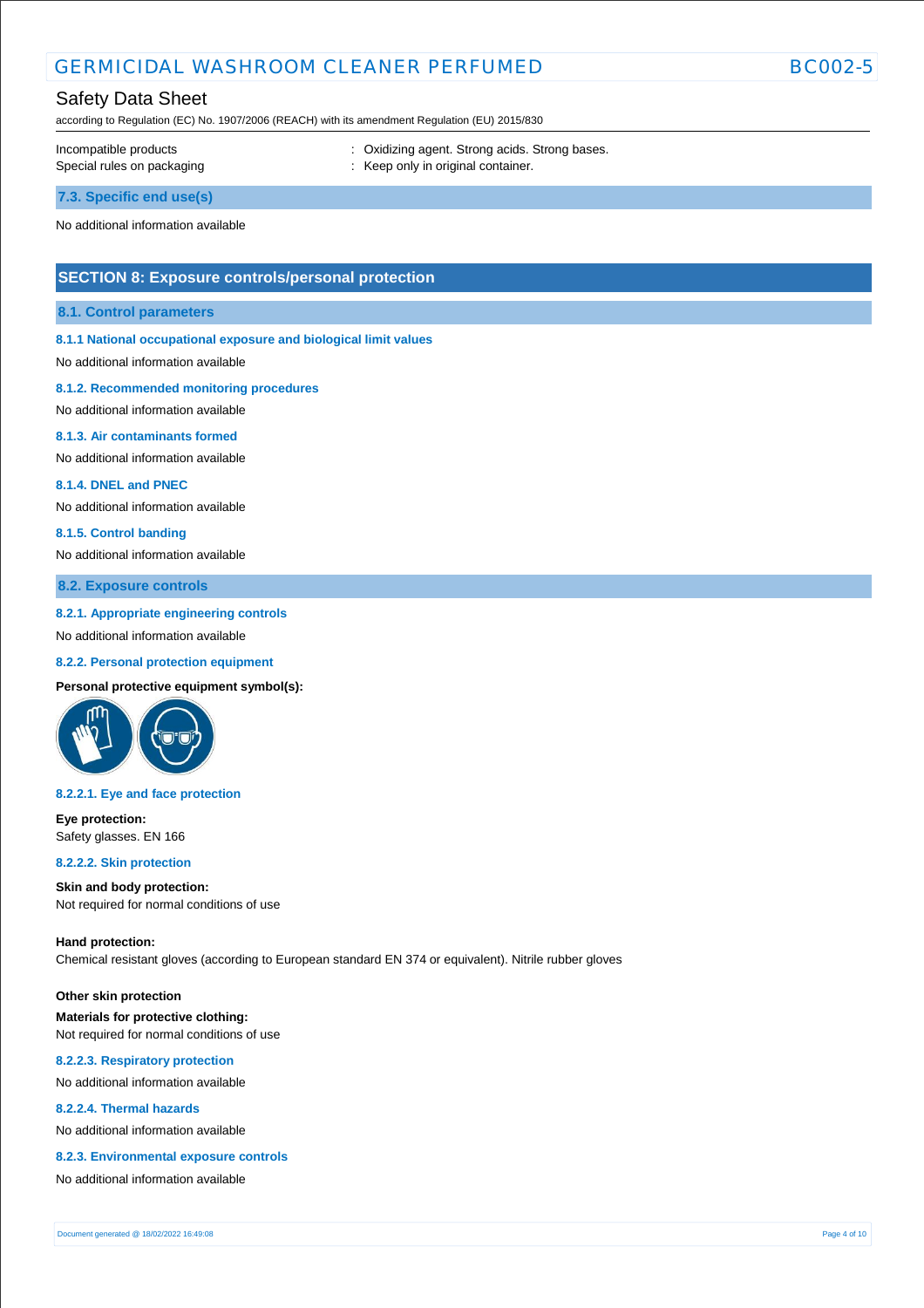according to Regulation (EC) No. 1907/2006 (REACH) with its amendment Regulation (EU) 2015/830

| <b>SECTION 9: Physical and chemical properties</b>         |                   |  |
|------------------------------------------------------------|-------------------|--|
| 9.1. Information on basic physical and chemical properties |                   |  |
| Physical state                                             | : Liquid          |  |
| Appearance                                                 | : Liquid.         |  |
| Colour                                                     | : Purple.         |  |
| Odour                                                      | Floral.           |  |
| Odour threshold                                            | No data available |  |
| рH                                                         | 10                |  |
| Relative evaporation rate (butylacetate=1)                 | No data available |  |
| Melting point                                              | No data available |  |
| Freezing point                                             | No data available |  |
| Boiling point                                              | : $\geq 100$ °C   |  |
| Flash point                                                | No data available |  |
| Auto-ignition temperature                                  | No data available |  |
| Decomposition temperature                                  | No data available |  |
| Flammability (solid, gas)                                  | No data available |  |
| Vapour pressure                                            | No data available |  |
| Relative vapour density at 20 °C                           | No data available |  |
| Relative density                                           | 1.036             |  |
| Solubility                                                 | soluble in water. |  |
| Partition coefficient n-octanol/water (Log Pow)            | No data available |  |
| Viscosity, kinematic                                       | No data available |  |
| Viscosity, dynamic                                         | No data available |  |
| Explosive properties                                       | No data available |  |
| Oxidising properties                                       | No data available |  |
| Explosive limits                                           | No data available |  |

#### **9.2. Other information**

No additional information available

## **SECTION 10: Stability and reactivity**

#### **10.1. Reactivity**

The product is non-reactive under normal conditions of use, storage and transport.

#### **10.2. Chemical stability**

Stable under normal conditions of use.

**10.3. Possibility of hazardous reactions**

No dangerous reactions known under normal conditions of use.

**10.4. Conditions to avoid**

None under recommended storage and handling conditions (see section 7).

**10.5. Incompatible materials**

None under normal use.

**10.6. Hazardous decomposition products**

Under normal conditions of storage and use, hazardous decomposition products should not be produced.

# **SECTION 11: Toxicological information**

## **11.1 Information on toxicological effects**

Acute toxicity (oral) **Example 2** Contract 2 Contract 2 Contract 2 Contract 2 Contract 2 Contract 2 Contract 2 Contract 2 Contract 2 Contract 2 Contract 2 Contract 2 Contract 2 Contract 2 Contract 2 Contract 2 Contract 2 C Acute toxicity (dermal) **and in the case of the contract of the contract of the contract of the contract of the contract of the contract of the contract of the contract of the contract of the contract of the contract of th** 

Document generated @ 18/02/2022 16:49:08 Page 5 of 10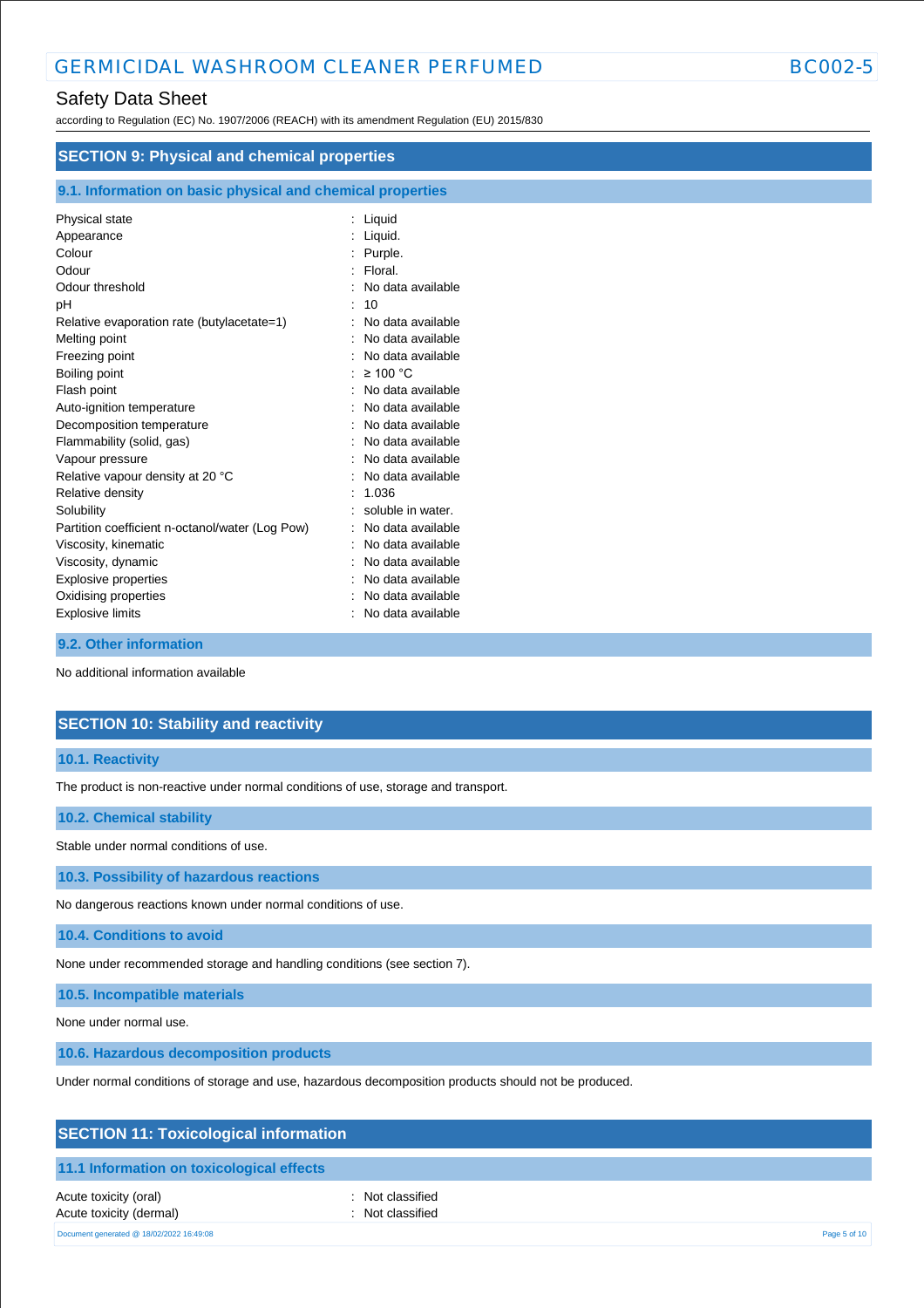# Safety Data Sheet

according to Regulation (EC) No. 1907/2006 (REACH) with its amendment Regulation (EU) 2015/830

| Acute toxicity (inhalation)       | : Not classified             |
|-----------------------------------|------------------------------|
| Skin corrosion/irritation         | : Causes skin irritation.    |
|                                   | pH: 10                       |
| Serious eye damage/irritation     | : Causes serious eye damage. |
|                                   | pH: 10                       |
| Respiratory or skin sensitisation | : Not classified             |
| Germ cell mutagenicity            | : Not classified             |
| Carcinogenicity                   | : Not classified             |
| Reproductive toxicity             | : Not classified             |
| STOT-single exposure              | : Not classified             |
| STOT-repeated exposure            | : Not classified             |
| Aspiration hazard                 | : Not classified             |
|                                   |                              |

# **SECTION 12: Ecological information**

| <b>SECTION 12. ECOLOGICAL INTOITMATION</b>                                                                                  |                                                                                     |  |
|-----------------------------------------------------------------------------------------------------------------------------|-------------------------------------------------------------------------------------|--|
| 12.1. Toxicity                                                                                                              |                                                                                     |  |
| Hazardous to the aquatic environment, short-term<br>(acute)<br>Hazardous to the aquatic environment, long-term<br>(chronic) | : Very toxic to aquatic life.<br>: Toxic to aquatic life with long lasting effects. |  |
| Alcohol Alkoxylate (166736-08-9)                                                                                            |                                                                                     |  |
| LC50 - Fish [1]                                                                                                             | $10 - 100$ mg/l                                                                     |  |
| EC50 - Crustacea [1]                                                                                                        | $10 - 100$ mg/l                                                                     |  |
| ErC50 other aquatic plants                                                                                                  | $10 - 100$ mg/l                                                                     |  |
| 12.2. Persistence and degradability                                                                                         |                                                                                     |  |
| No additional information available                                                                                         |                                                                                     |  |
| 12.3. Bioaccumulative potential                                                                                             |                                                                                     |  |
| No additional information available                                                                                         |                                                                                     |  |
| 12.4. Mobility in soil                                                                                                      |                                                                                     |  |
| No additional information available                                                                                         |                                                                                     |  |
| 12.5. Results of PBT and vPvB assessment                                                                                    |                                                                                     |  |
| No additional information available                                                                                         |                                                                                     |  |
| 12.6. Other adverse effects                                                                                                 |                                                                                     |  |
| No additional information available                                                                                         |                                                                                     |  |

# **SECTION 13: Disposal considerations**

**13.1. Waste treatment methods**

No additional information available

# **SECTION 14: Transport information**

In accordance with ADR / IMDG / IATA

# **14.1 UN number**

| UN-No. (ADR)  | $:$ UN 3082 |
|---------------|-------------|
| UN-No. (IMDG) | $:$ UN 3082 |

Document generated @ 18/02/2022 16:49:08 Page 6 of 10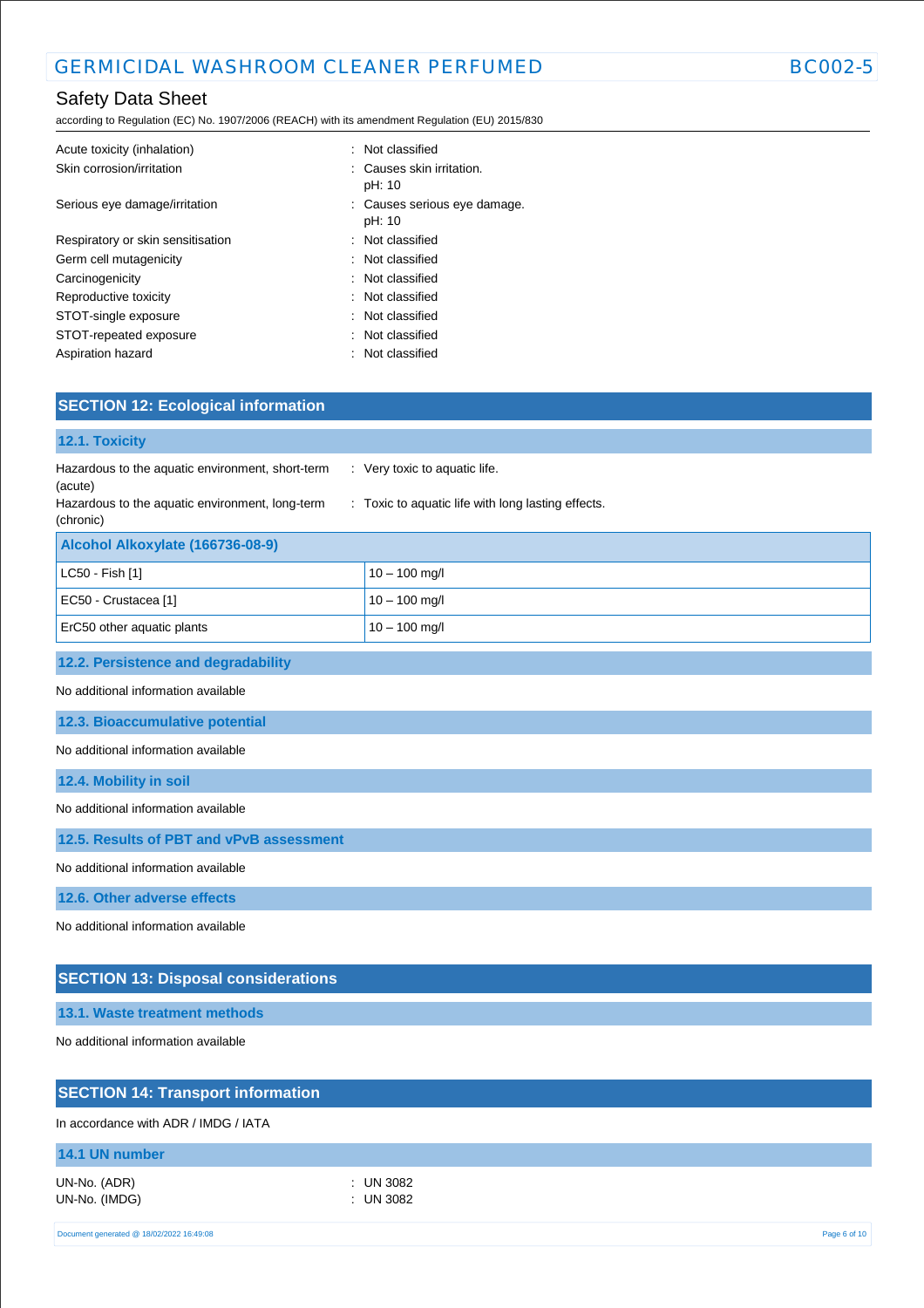# Safety Data Sheet

according to Regulation (EC) No. 1907/2006 (REACH) with its amendment Regulation (EU) 2015/830

| UN-No. (IATA)                         | : UN 3082                                                                                                            |
|---------------------------------------|----------------------------------------------------------------------------------------------------------------------|
| 14.2. UN proper shipping name         |                                                                                                                      |
| Proper Shipping Name (ADR)            | : ENVIRONMENTALLY HAZARDOUS SUBSTANCE, LIQUID, N.O.S.                                                                |
| Proper Shipping Name (IMDG)           | : ENVIRONMENTALLY HAZARDOUS SUBSTANCE, LIQUID, N.O.S.                                                                |
| Proper Shipping Name (IATA)           | : Environmentally hazardous substance, liquid, n.o.s.                                                                |
| Transport document description (ADR)  | : UN 3082 ENVIRONMENTALLY HAZARDOUS SUBSTANCE, LIQUID, N.O.S.<br>(ALKYLDIMETHYLBENZYLAMMONIUM CHLORIDE), 9, III, (-) |
| Transport document description (IMDG) | : UN 3082 ENVIRONMENTALLY HAZARDOUS SUBSTANCE, LIQUID, N.O.S.<br>(ALKYLDIMETHYLBENZYLAMMONIUM CHLORIDE), 9, III      |
| Transport document description (IATA) | : UN 3082 Environmentally hazardous substance, liquid, n.o.s.<br>(ALKYLDIMETHYLBENZYLAMMONIUM CHLORIDE), 9, III      |

# **14.3. Transport hazard class(es)**

**ADR** Transport hazard class(es) (ADR) : 9 Danger labels (ADR)  $\qquad \qquad$  : 9



#### **IMDG**

Transport hazard class(es) (IMDG) : 9 Danger labels (IMDG)  $\qquad \qquad$  : 9



## **IATA**

Transport hazard class(es) (IATA) : 9 Danger labels (IATA)  $\qquad \qquad$  : 9

# :

| 14.4. Packing group                                                 |                                                                                                                                                                                                                                                                            |
|---------------------------------------------------------------------|----------------------------------------------------------------------------------------------------------------------------------------------------------------------------------------------------------------------------------------------------------------------------|
| Packing group (ADR)<br>Packing group (IMDG)<br>Packing group (IATA) | : III<br>: III<br>$\therefore$ $\blacksquare$                                                                                                                                                                                                                              |
| <b>14.5. Environmental hazards</b>                                  |                                                                                                                                                                                                                                                                            |
| Dangerous for the environment                                       | : Yes (Environmentally hazardous substances derogation applies (quantity of liquids $\leq$ 5 litres<br>or net mass of solids $\leq$ 5 kg). The environmentally hazardous substance mark is therefore<br>not required, as stated in the ADR regulation, section 5.2.1.8.1.) |
| Marine pollutant                                                    | : Yes (IMDG 5.2.1.6.1 derogation applies (quantity of liquids $\leq$ 5 litres or net mass of solids $\leq$<br>5 kg))                                                                                                                                                       |
| Other information                                                   | : No supplementary information available                                                                                                                                                                                                                                   |
| 14.6. Special precautions for user                                  |                                                                                                                                                                                                                                                                            |
| <b>Overland transport</b>                                           |                                                                                                                                                                                                                                                                            |
| Classification code (ADR)                                           | : M6                                                                                                                                                                                                                                                                       |
| Special provisions (ADR)                                            | : 274, 335, 601                                                                                                                                                                                                                                                            |
| Limited quantities (ADR)                                            | : 51                                                                                                                                                                                                                                                                       |
| Excepted quantities (ADR)                                           | $\therefore$ E1                                                                                                                                                                                                                                                            |
| Packing instructions (ADR)                                          | : P001, IBC03, LP01, R001                                                                                                                                                                                                                                                  |
| Document generated @ 18/02/2022 16:49:08                            | Page 7 of 10                                                                                                                                                                                                                                                               |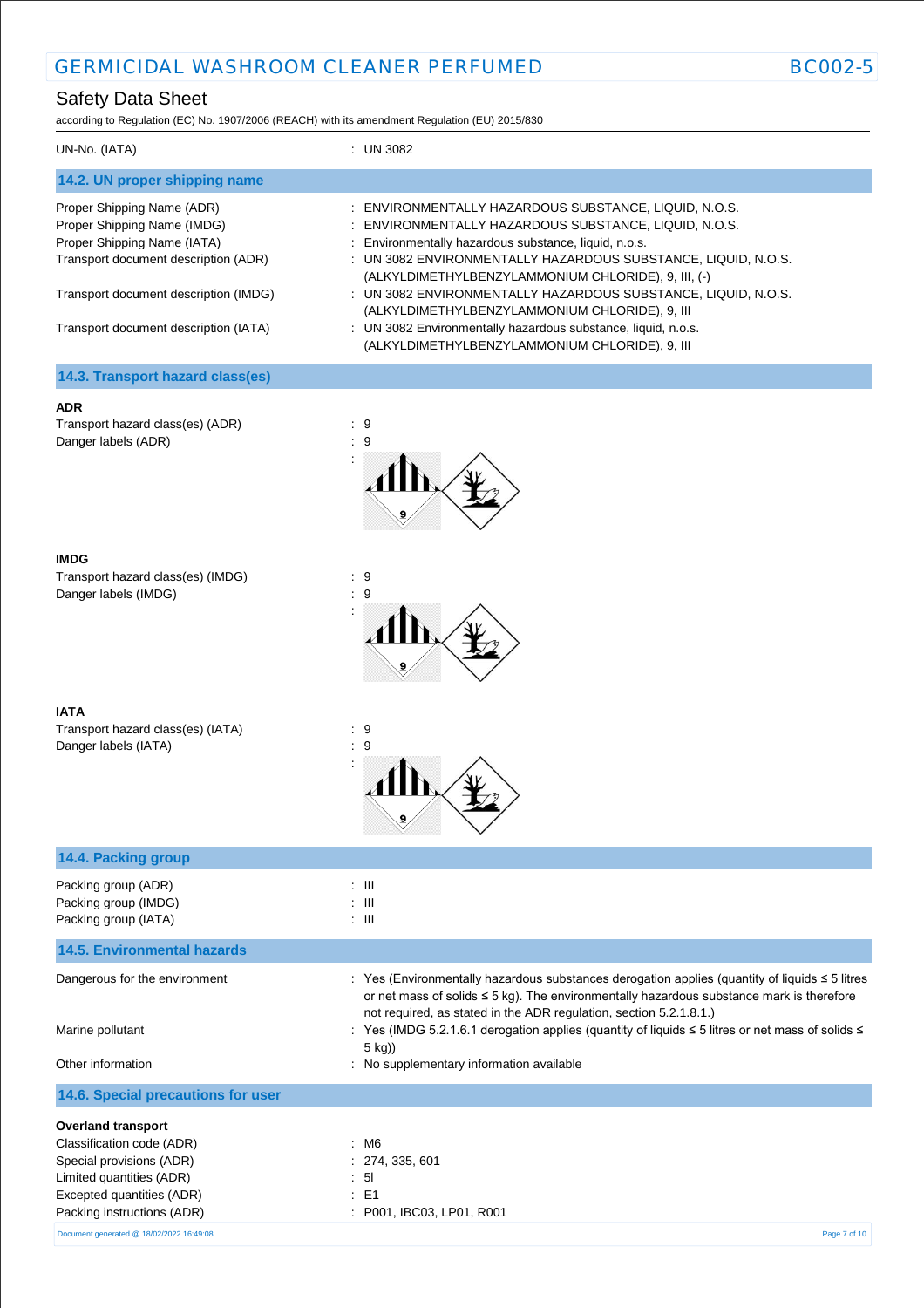# Safety Data Sheet

according to Regulation (EC) No. 1907/2006 (REACH) with its amendment Regulation (EU) 2015/830

| Special packing provisions (ADR)<br>Mixed packing provisions (ADR)<br>Portable tank and bulk container instructions (ADR)<br>Portable tank and bulk container special provisions                                                                                                                                                                                  | PP <sub>1</sub><br>MP19<br>: T4<br>$:$ TP1, TP29                                                                                                   |
|-------------------------------------------------------------------------------------------------------------------------------------------------------------------------------------------------------------------------------------------------------------------------------------------------------------------------------------------------------------------|----------------------------------------------------------------------------------------------------------------------------------------------------|
| (ADR)<br>Tank code (ADR)<br>Vehicle for tank carriage<br>Transport category (ADR)<br>Special provisions for carriage - Packages (ADR)<br>Special provisions for carriage - Loading, unloading<br>and handling (ADR)                                                                                                                                               | LGBV<br>AT<br>$\ddot{\cdot}$<br>3<br>: V12<br>$\therefore$ CV13                                                                                    |
| Hazard identification number (Kemler No.)<br>Orange plates                                                                                                                                                                                                                                                                                                        | 90<br>$\overline{\phantom{a}}$<br>$\ddot{\cdot}$<br>90<br>3082                                                                                     |
| Tunnel restriction code (ADR)<br>EAC code                                                                                                                                                                                                                                                                                                                         | $-3Z$                                                                                                                                              |
| Transport by sea<br>Special provisions (IMDG)<br>Limited quantities (IMDG)<br>Excepted quantities (IMDG)<br>Packing instructions (IMDG)<br>Special packing provisions (IMDG)<br>IBC packing instructions (IMDG)<br>Tank instructions (IMDG)<br>Tank special provisions (IMDG)<br>EmS-No. (Fire)<br>EmS-No. (Spillage)<br>Stowage category (IMDG)<br>Air transport | : 274, 335, 969<br>5 L<br>E1<br>P001, LP01<br>PP <sub>1</sub><br>IBC03<br>T <sub>4</sub><br><b>TP2, TP29</b><br>$F-A$<br>$: S-F$<br>$\overline{A}$ |
| PCA Excepted quantities (IATA)<br>PCA Limited quantities (IATA)<br>PCA limited quantity max net quantity (IATA)<br>PCA packing instructions (IATA)<br>PCA max net quantity (IATA)<br>CAO packing instructions (IATA)<br>CAO max net quantity (IATA)<br>Special provisions (IATA)<br>ERG code (IATA)                                                               | E1<br>$\ddot{\phantom{a}}$<br>Y964<br>30kgG<br>964<br>÷<br>450L<br>964<br>450L<br>A97, A158, A197<br>9L                                            |

# **14.7. Transport in bulk according to Annex II of Marpol and the IBC Code**

IBC code : Not applicable.

## **SECTION 15: Regulatory information**

## **15.1. Safety, health and environmental regulations/legislation specific for the substance or mixture**

#### **15.1.1. EU-Regulations**

Contains no REACH substances with Annex XVII restrictions

Contains no substance on the REACH candidate list

Contains no REACH Annex XIV substances

Contains no substance subject to Regulation (EU) No 649/2012 of the European Parliament and of the Council of 4 July 2012 concerning the export and import of hazardous chemicals.

Contains no substance subject to Regulation (EU) No 2019/1021 of the European Parliament and of the Council of 20 June 2019 on persistent organic pollutants

Contains no substance subject to Regulation (EU) 2019/1148 of the European Parliament and of the Council of 20 June 2019 on the marketing and use of explosives precursors.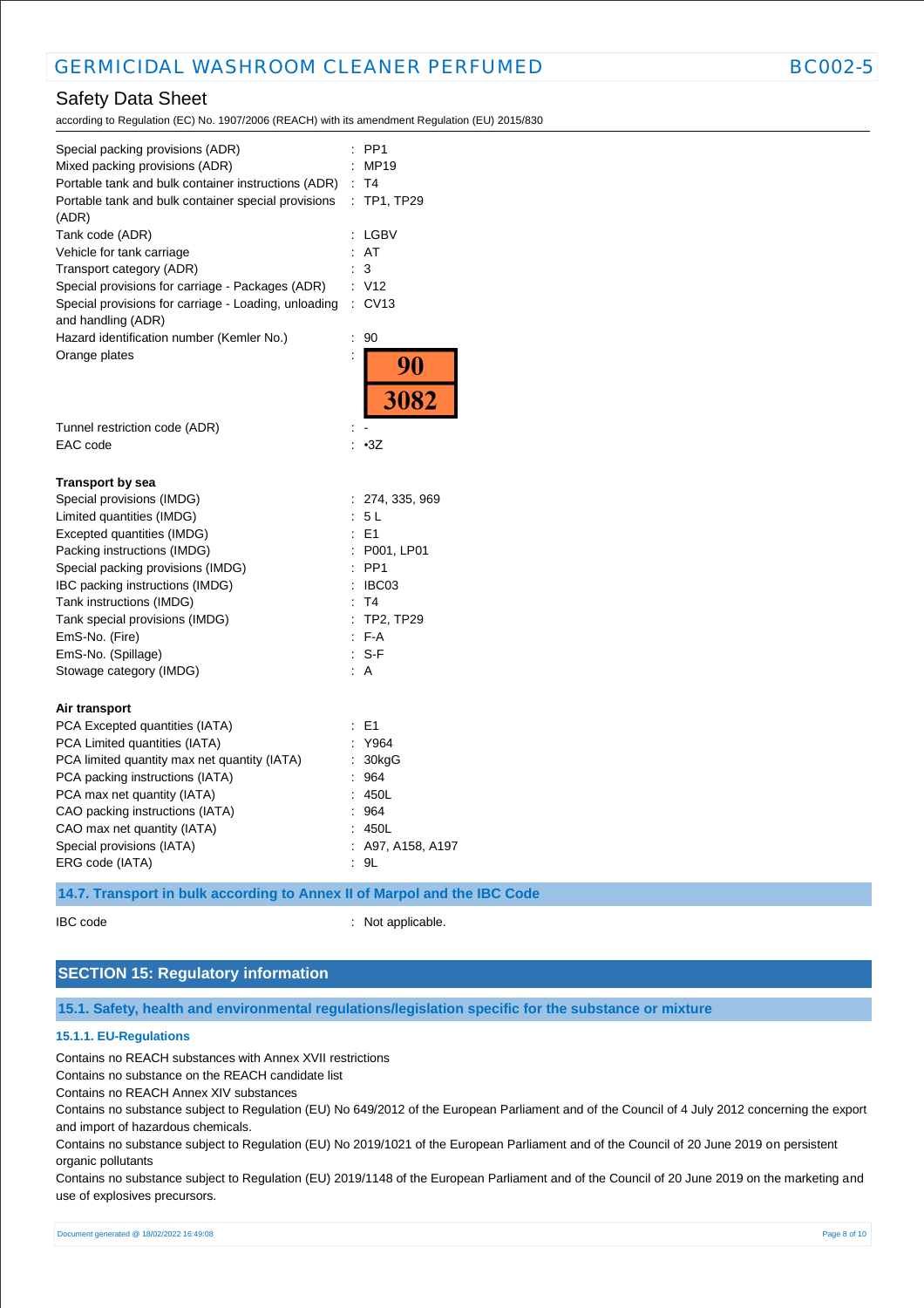# Safety Data Sheet

according to Regulation (EC) No. 1907/2006 (REACH) with its amendment Regulation (EU) 2015/830

#### **Allergenic fragrances > 0,01%:**

HYDROXYISOHEXYL 3-CYCLOHEXENE CARBOXALDEHYDE HYDROXYCITRONELLAL ALPHA-ISOMETHYL IONONE BENZYL SALICYLATE HEXYL CINNAMAL

| Detergent Regulation (648/2004/EC): Labelling of contents: |               |  |
|------------------------------------------------------------|---------------|--|
| <b>Component</b>                                           | $\frac{9}{6}$ |  |
| cationic surfactants, non-ionic surfactants                | $< 5\%$       |  |
| perfumes                                                   |               |  |
| HYDROXYISOHEXYL 3-CYCLOHEXENE CARBOXALDEHYDE               |               |  |
| <b>HYDROXYCITRONELLAL</b>                                  |               |  |
| <b>ALPHA-ISOMETHYL IONONE</b>                              |               |  |
| <b>BENZYL SALICYLATE</b>                                   |               |  |
| <b>HEXYL CINNAMAL</b>                                      |               |  |

#### **15.1.2. National regulations**

#### **United Kingdom**

British National Regulations : Commission Regulation (EU) 2015/830 of 28 May 2015 amending Regulation (EC) No 1907/2006 of the European Parliament and of the Council on the Registration, Evaluation, Authorisation and Restriction of Chemicals (REACH). Classification Labelling Packaging Regulation; Regulation (EC) No 1272/2008. Detergent Regulation (648/2004/EC).

#### **15.2. Chemical safety assessment**

No additional information available

## **SECTION 16: Other information**

#### **Full text of H- and EUH-statements:**

| Acute Tox. 4 (Oral) | Acute toxicity (oral), Category 4                                 |  |
|---------------------|-------------------------------------------------------------------|--|
| Aquatic Acute 1     | Hazardous to the aquatic environment - Acute Hazard, Category 1   |  |
| Aquatic Chronic 1   | Hazardous to the aquatic environment — Chronic Hazard, Category 1 |  |
| Eye Dam. 1          | Serious eye damage/eye irritation, Category 1                     |  |
| Eye Irrit. 2        | Serious eye damage/eye irritation, Category 2                     |  |
| H302                | Harmful if swallowed.                                             |  |
| H314                | Causes severe skin burns and eye damage.                          |  |
| H315                | Causes skin irritation.                                           |  |
| H318                | Causes serious eye damage.                                        |  |
| H319                | Causes serious eye irritation.                                    |  |
| H400                | Very toxic to aquatic life.                                       |  |
| H410                | Very toxic to aquatic life with long lasting effects.             |  |
| H411                | Toxic to aquatic life with long lasting effects.                  |  |
| Skin Corr. 1B       | Skin corrosion/irritation, Category 1, Sub-Category 1B            |  |